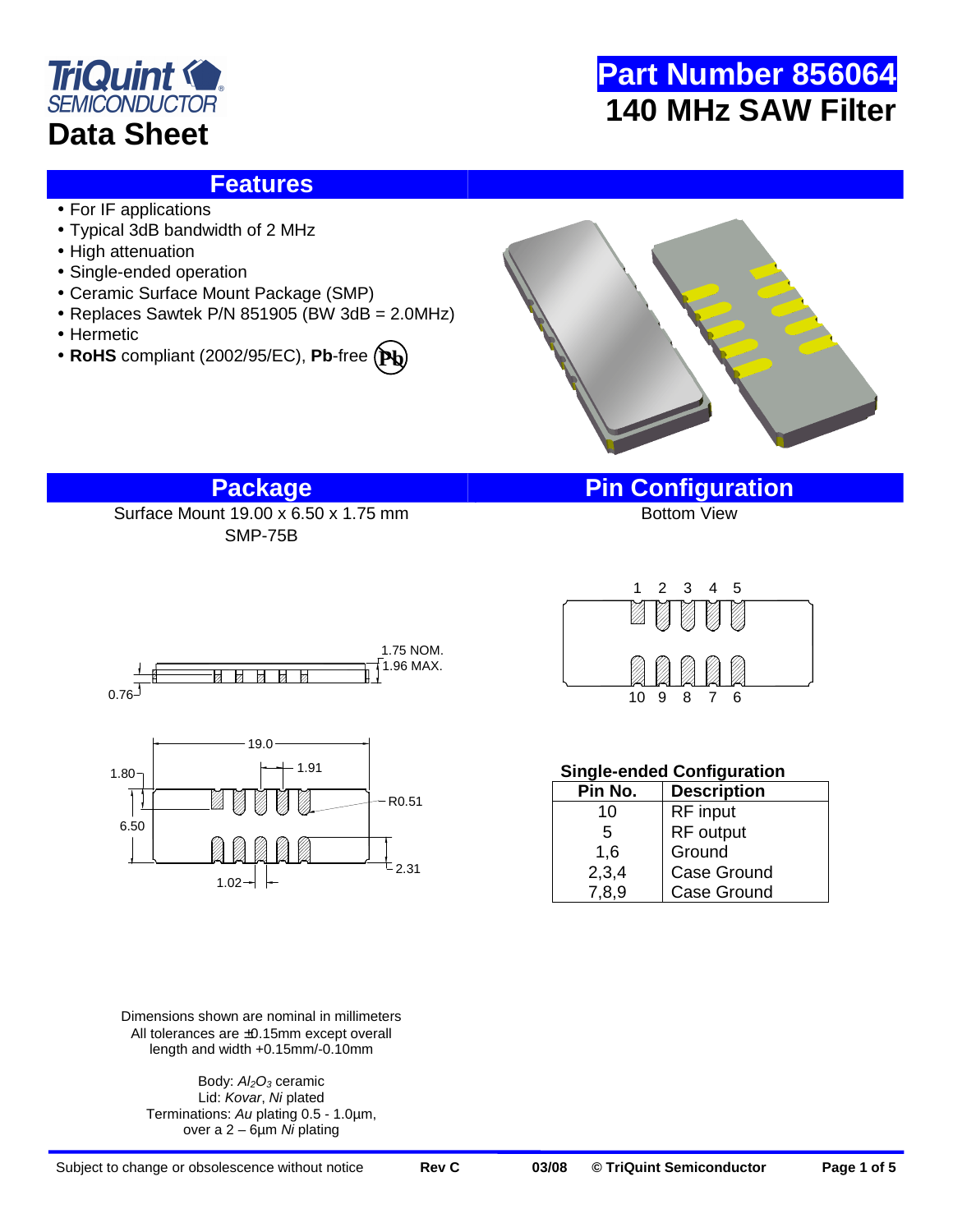

## **Electrical Specifications (1)**

**Operating Temperature Range:** <sup>(2)</sup> 0 to +70 °C

| Parameter <sup>(3)</sup>                     | <b>Minimum</b> | Typical <sup>(4)</sup> | <b>Maximum</b> | <b>Unit</b>    |
|----------------------------------------------|----------------|------------------------|----------------|----------------|
| <b>Center Frequency</b>                      |                | 140                    |                | <b>MHz</b>     |
| <b>Minimum Insertion Loss</b>                |                | 21.50                  | 22.186         | dB             |
| Lower 1 dB Band Edge (5)                     |                | 139.06                 | 139.155        | <b>MHz</b>     |
| Upper 1 dB Band Edge <sup>(5)</sup>          | 140.845        | 140.94                 |                | <b>MHz</b>     |
| Lower 3 dB Band Edge <sup>(5)</sup>          |                | 138.91                 | 138.978        | <b>MHz</b>     |
| Upper 3 dB Band Edge $(5)$                   | 141.022        | 141.09                 |                | <b>MHz</b>     |
| Lower 40 dB Band Edge <sup>(5)</sup>         | 138.272        | 138.31                 |                | <b>MHz</b>     |
| Upper 40 dB Band Edge <sup>(5)</sup>         |                | 141.67                 | 141.726        | <b>MHz</b>     |
| <b>Amplitude Variation</b>                   |                |                        |                |                |
| 139.15 - 140.85 MHz                          |                | 0.5                    | 1.0            | $dB$ p-p       |
| <b>Phase Linearity</b>                       |                |                        |                |                |
| 139.15 - 140.85 MHz                          |                | 1.8                    | 3.5            | $^{\circ}$ p-p |
| <b>Group Delay Variation</b>                 |                |                        |                |                |
| 139.15 - 140.85 MHz                          |                | 85                     | 180            | ns p-p         |
| <b>Relative Attenuation (5)</b>              |                |                        |                |                |
| $15 - 136$ MHz                               | 60             | 64                     |                | dB             |
| 144 - 220 MHz                                | 45             | 56                     |                | dB             |
| $220 - 230$ MHz                              | 38             | 46                     |                | dB             |
| $230 - 250$ MHz                              | 45             | 65                     |                | dB             |
| $250 - 260$ MHz                              | 26             | 31                     |                | dB             |
| 260 - 350 MHz                                | 45             | 65                     |                | dB             |
| Source Impedance (single-ended) (6)          |                | 50                     |                | $\Omega$       |
| Load Impedance (single-ended) <sup>(6)</sup> |                | 50                     |                | Ω              |
| <b>Substrate Material</b>                    |                | Quartz                 |                |                |

#### **Notes:**

- 1. All specifications are based on the TriQuint test circuit shown below
- 2. In production, devices will be tested at room temperature to a guardbanded specification to ensure electrical compliance over temperature
- 3. Electrical margin has been built into the design to account for the variations due to temperature drift and manufacturing tolerances
- 4. Typical values are based on average measurements at room temperature
- 5. Relative to minimum insertion loss
- 6. This is the optimum impedance in order to achieve the performance shown

#### **Test Circuit:**

Actual matching values may vary due to PCB layout and parasitics

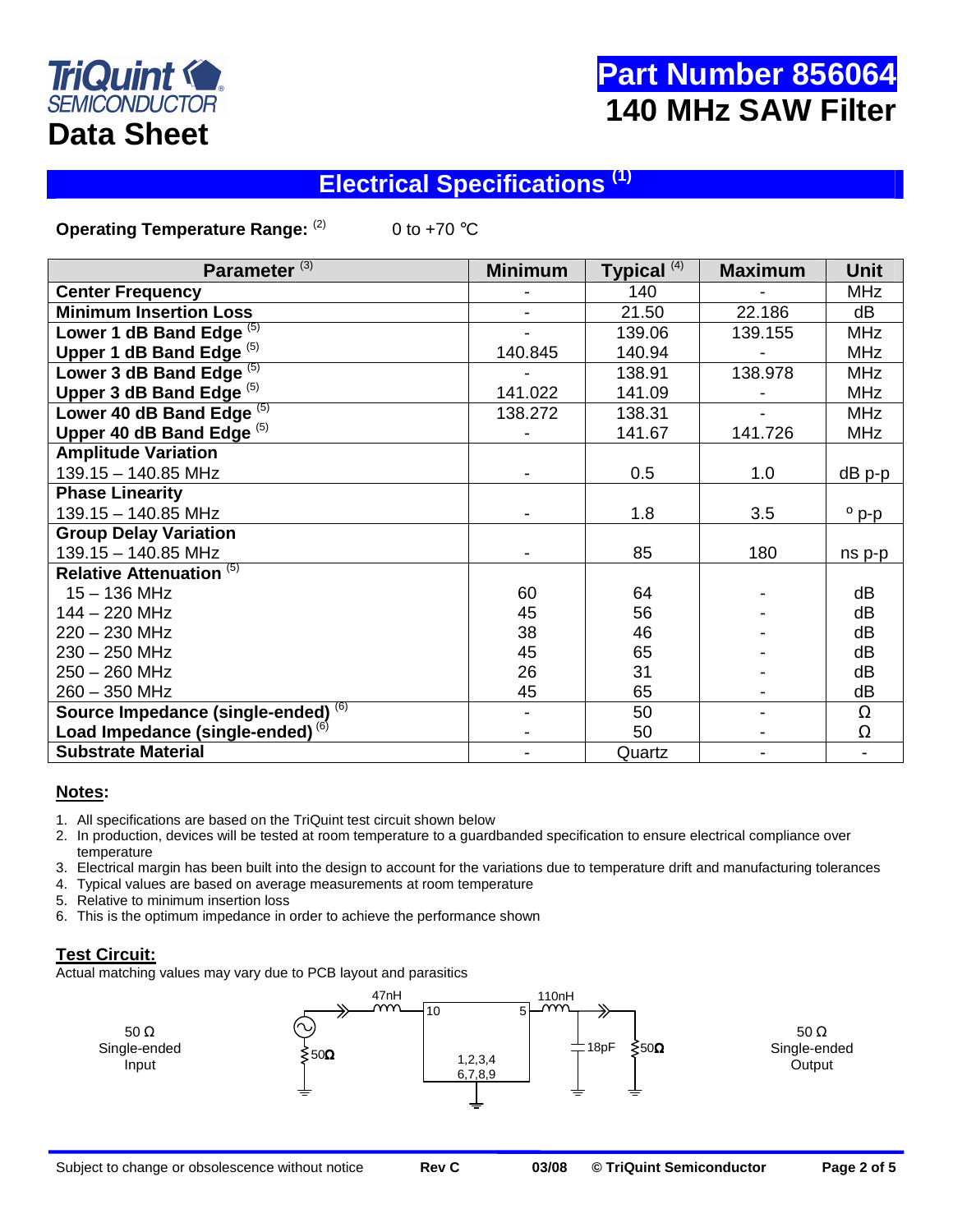

## **Typical Performance (at room temperature)**

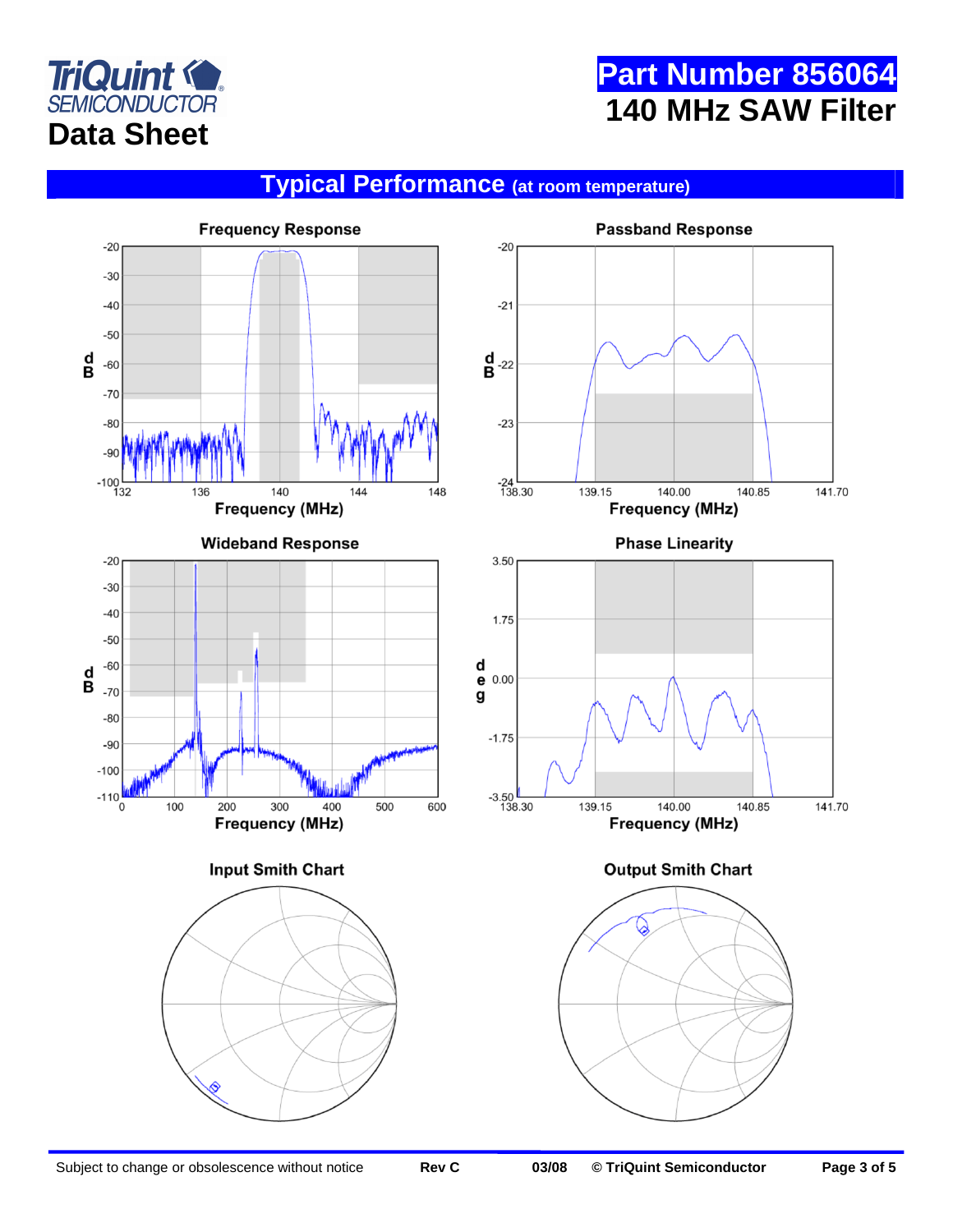

### **Matching Schematics**

Actual matching values may vary due to PCB layout and parasitics





6.70  $\epsilon$  $2.00$ 

The date code consists of: day of the current year (Julian, 3 digits), last digit of the year (1 digit) and hour (2 digits)

This footprint represents a recommendation only Dimensions shown are nominal in millimeters

**Tape and Reel** 



0.3  $+$  2.0  $+$   $+$   $+$  4.0 Ø1.5 R0.75 A  $\overline{\Theta}$ 14.2 32.0 19.6 28.4  $0.20 \odot$  $\Theta$  $\oplus$  $\boldsymbol{\Theta}$  $\boldsymbol{\Theta}$ Θ  $\Theta$  $\ddot{r}$  $\odot$  $\oplus$  $\Theta$  $\epsilon$ lə,  $-2.3$   $-7.1$   $-12.0$  $-7.1$  $\mathsf{I}\,$ Ø1.5 A Section A-A

> Dimensions shown are nominal in millimeters Packaging quantity: 2000 units/reel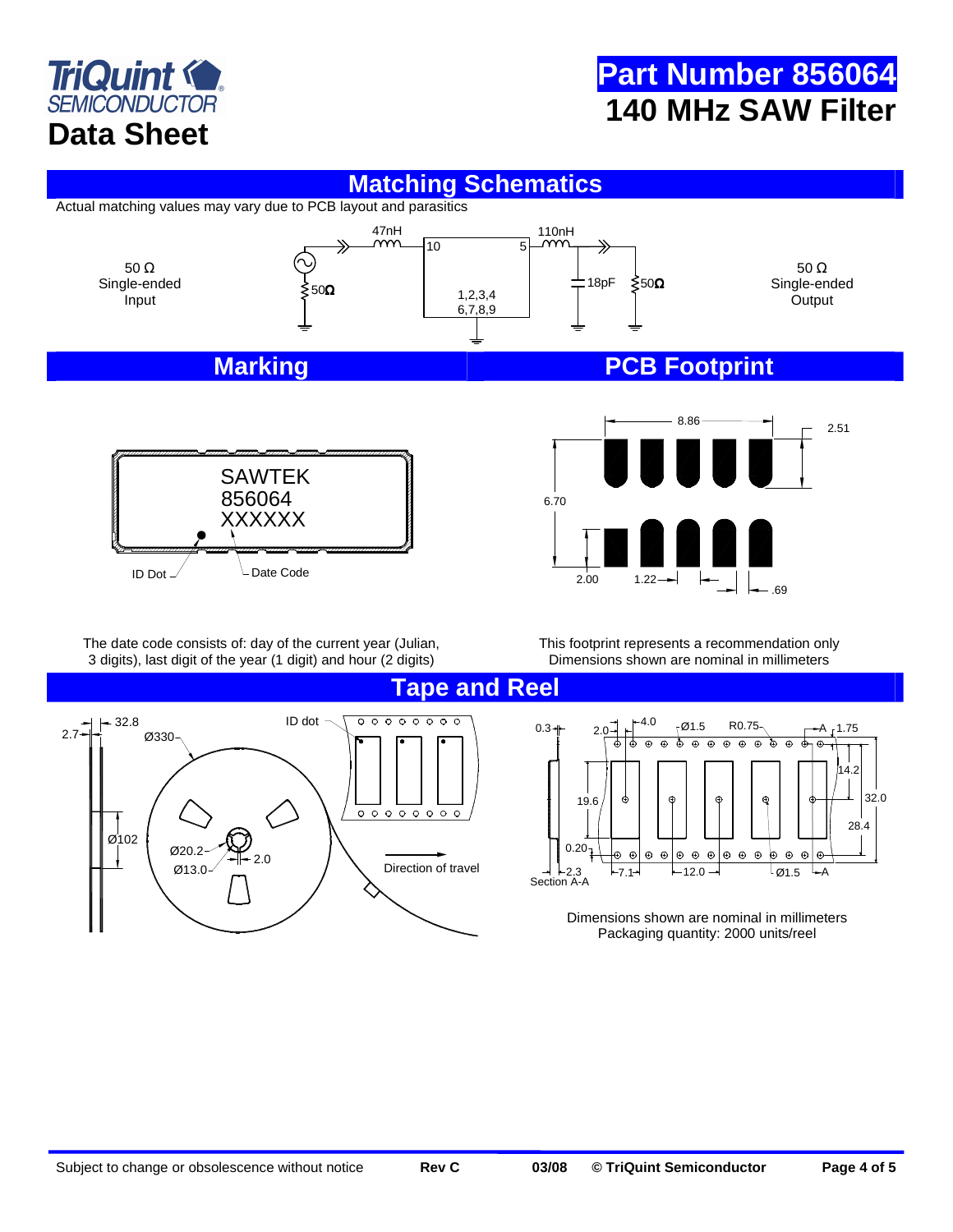

| <b>Maximum Ratings</b>             |               |                |                |             |  |  |
|------------------------------------|---------------|----------------|----------------|-------------|--|--|
| <b>Parameter</b>                   | <b>Symbol</b> | <b>Minimum</b> | <b>Maximum</b> | <b>Unit</b> |  |  |
| <b>Operating Temperature Range</b> |               |                | $+70$          | $\sim$      |  |  |
| Storage Temperature Range          | sta           | -40            | $+85$          | $\circ$     |  |  |

**Important Notes** 

#### **Warnings**

- Electrostatic Sensitive Device (ESD)
- Avoid ultrasonic exposure

#### **RoHS Compliance**

• This product complies with EU directive 2002/95/EC (RoHS)



#### **Solderability**

Compatible with JESD22-B102, Pb-free process, 260C peak reflow temperature (see soldering profile)

| <b>Links to Additional Technical Information</b> |                                |                                    |  |  |  |
|--------------------------------------------------|--------------------------------|------------------------------------|--|--|--|
| <b>PCB Layout Tips</b>                           | <b>Qualification Flowchart</b> | <b>Soldering Profile</b>           |  |  |  |
| <b>S-Parameters</b>                              | <b>RoHS</b> Information        | <b>Other Technical Information</b> |  |  |  |
|                                                  |                                |                                    |  |  |  |

TriQuint's liability is limited only to the Surface Acoustic Wave (SAW) component(s) described in this data sheet. TriQuint does not accept any liability for applications, processes, circuits or assemblies, which are implemented using any TriQuint component described in this data sheet.

### **Contact Information**

**TriQuint (C) SEMICONDUCTOR** PO Box 609501 Orlando, FL 32860-9501 USA

Phone: +1 (407) 886-8860 Fax: +1 (407) 886-7061 Email: info-product@tqs.com Web: www.triquint.com

Or contact one of our worldwide Network of sales offices, Representatives or distributors

Subject to change or obsolescence without notice **Rev C 03/08 © TriQuint Semiconductor Page 5 of 5**